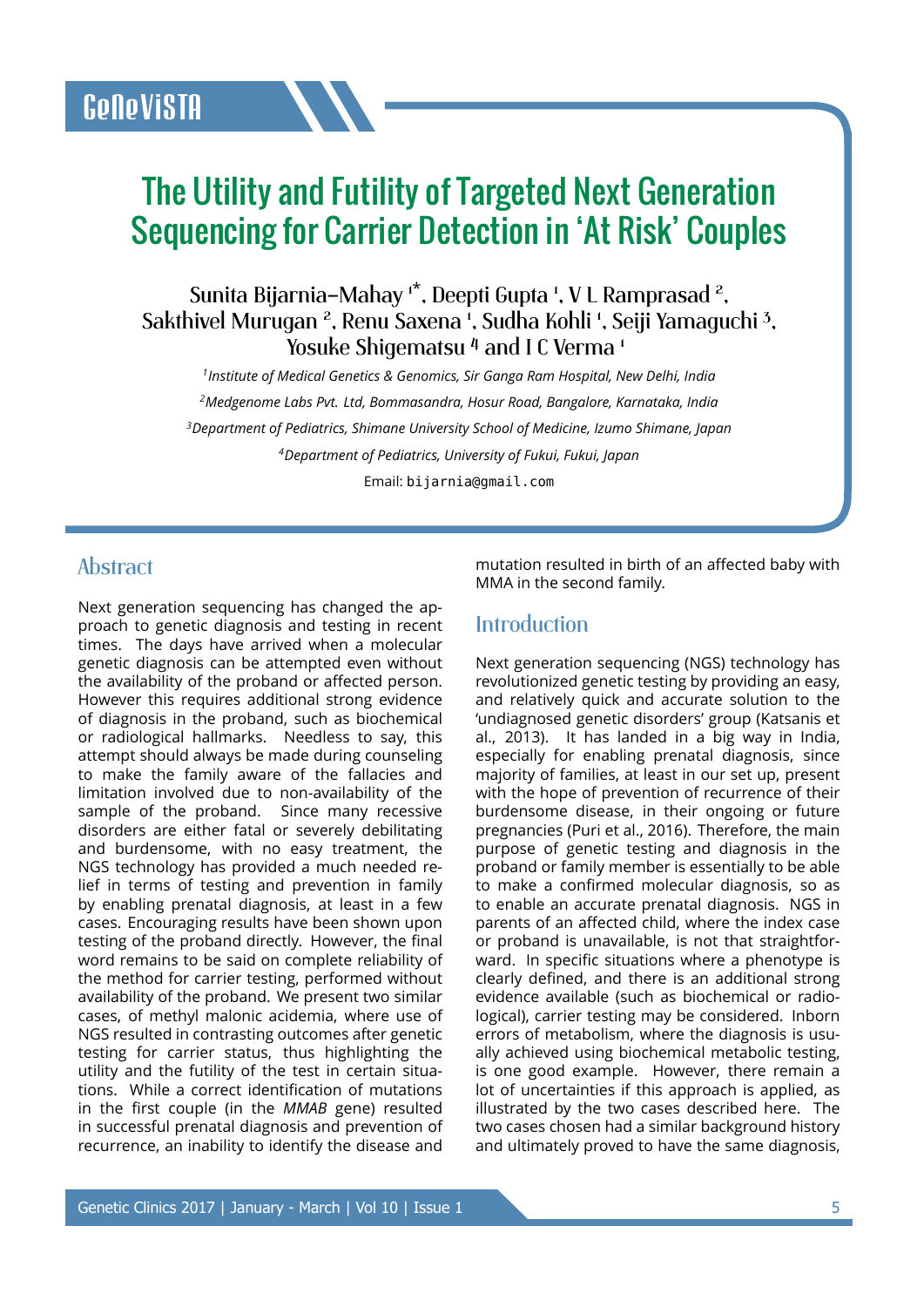

but with vastly different consequences after using the same technology. Both cases had a diagnosis of methylmalonic acidemia, which is the commonest organic acidemia in India (Verma et al., 2005). Methylmalonic acidemia is an autosomal recessive IEM of energy production. The clinical presentation is very variable, from neonatal fatal presentation if unrecognized, to mild intermittent illness. The disorder is manageable if recognized in time, and appropriate treatment is instituted (Baumgartner et al., 2014).



Figure 1 Case 1: Pedigree with clinical details of the two affected children.

#### Case 1

A non-consanguineous couple, from Goa, presented to us in the pre-pregnancy planning stage for genetic counseling. The family had lost two children at 1.5 years and 3 months of age, with episodes of respiratory distress, lethargy and coma with no clear diagnosis (Figure 1). Tandem mass spectrometry (MS/MS) analysis in the second baby had shown increased C3 metabolite, suggesting the possibility of organic acidemia. Due to nonavailability of the proband's DNA, the couple was tested, sequentially. The wife's DNA was tested for multigene panel of organic acidemias using NGS. A heterozygous novel mutation, c.2T>G, in the initiation codon, was detected in the *MMAB* gene. In-silico analysis predicted pathogenicity.. The variation, c.2T>G was considered pathogenic as the initiation codon is lost. The highly conserved 'T' of ATG is substituted by 'G'. Due to this change, translational process does not start at the expected position and requires an alternative downstream initiation codon (Wolf et al., 2011). The next in-frame methionine codon is present 600bp downstream and would comprise approximately 50 amino acids. If it is used it is expected to

lead to a truncated protein without the N-terminal domain and hence is unlikely to be functional. The MutationTaster software predicted this mutation to be disease-causing.

After validating the mutation using Sanger sequencing, the husband's DNA was sequenced and noted to carry the same mutation (Figure 2). Prenatal diagnosis was performed in the subsequent pregnancy, using amniotic fluid for metabolite testing through Gas Chromatography Mass Spectrometry (GC-MS) as well as targeted mutation analysis. The biochemical analysis on AF showed that the fetus was affected, with elevation of methylmalonate in the amniotic fluid. The same was also confirmed by mutation analysis (homozygous c.2T>G) (Figure 2). The pregnancy was terminated after counselling.

Targeted panel sequencing thus proved useful in this family as it paved the way for prenatal diagnosis and prevention of this burdensome disorder in the family. The results were convincing as there was additional biochemical evidence of disease in the fetus.

#### Case 2

A non-consanguineous couple from North India presented in the pre-pregnancy period for genetic counseling. The couple had lost a previous baby in the neonatal period. The baby girl was born at term, uneventfully. She was admitted on day 7 of life in NICU with history of lethargy and poor feeding. Baby was in shock at the time of admission, with tachypnoea and severe metabolic acidosis. She was treated on the lines of late onset sepsis, but went into refractory shock on day 2 of admission and succumbed. Routine hematology, biochemistry, liver and renal functions were normal with only mild derangement in the coagulation profile and no evidence of sepsis. Metabolic test (tandem mass spectrometry, TMS) was done which showed elevated propionylcarnitine (C3) metabolite on dried blood spot (11 µmol/L, normal<6). There was also increase in a few amino acids (leucine, ornithine, phenylalanine, tyrosine and valine) which suggested secondary metabolic derangement owing to sick state and liver dysfunction. Baby died on day 10 of life, 48 hours after admission.

Considering the presentation of the baby, a heightened suspicion of an organic acidemia was made (severe metabolic acidosis, raised C3 on TMS, no evidence of sepsis). The mother of the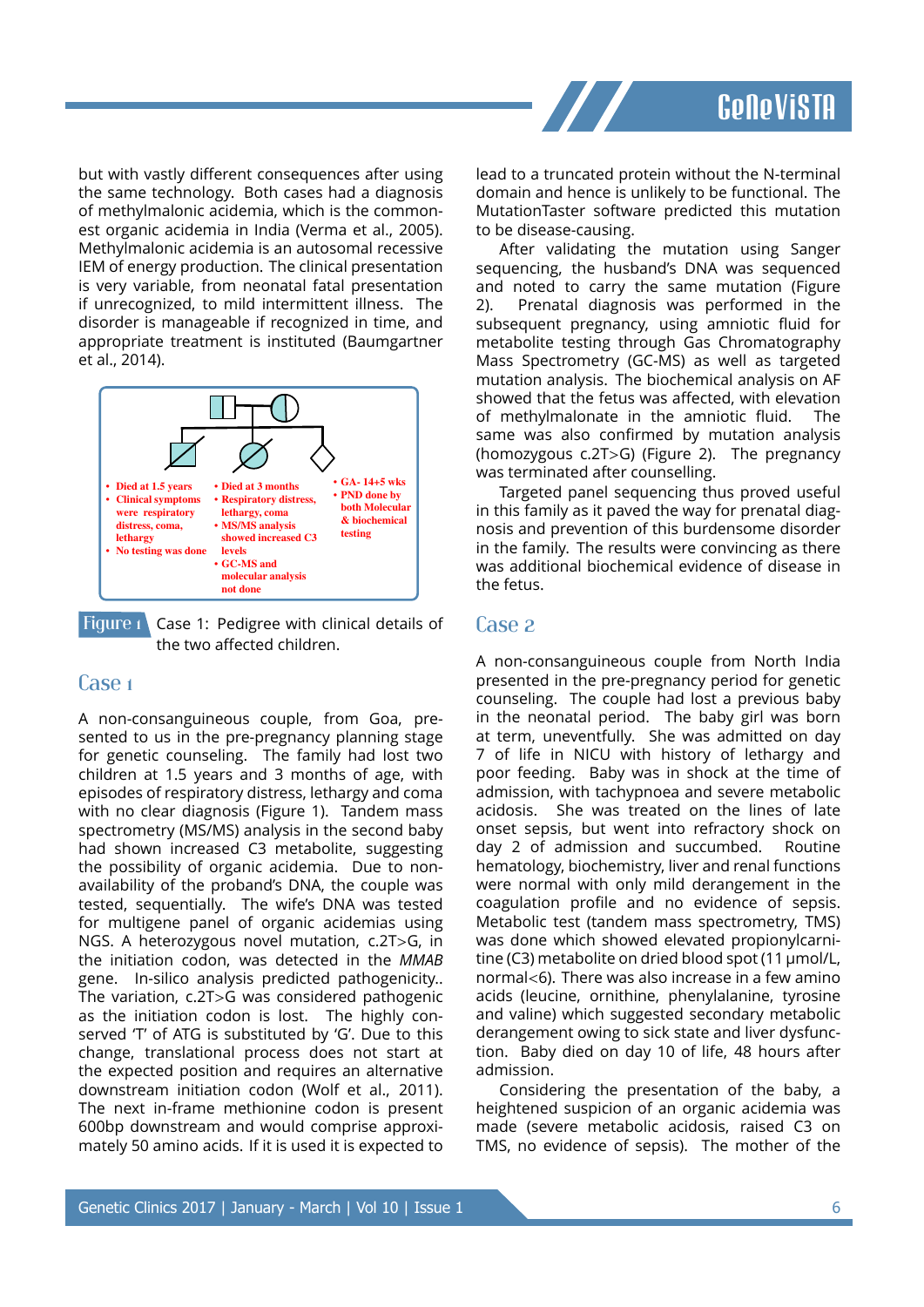## **Genevista**



Figure 2 Molecular studies in family (Case 1) showing presence of mutation, c.2T>G in the *MMAB* gene in heterozygous state in the couple, and homozygous state in the fetus (amniocyte DNA), and normal sequence in a control sample.

baby was tested for carrier status, using the targeted organic acidemia panel by next generation sequencing. A panel of genes causing organic acidemia was tested. No specific mutation, correlating with the disease in the baby was noted. However, she was noted to be heterozygous for a novel, possibly signiȴcant variant (c.278InsA in *ETFB* gene). Homozygous or compound heterozygous mutations in the *ETFB* gene result in Multiple Acyl CoA dehydrogenase (MADD) deficiency, also known as Glutaric Aciduria type 2. The neonatal form of MADD is usually fatal and characterized by severe nonketotic hypoglycemia, metabolic acidosis, multisystem involvement, and excretion of large amounts of fatty acid- and amino acid-derived metabolites. In view of a positive clinical correlation, this mutation was considered significant and led to testing of the husband. Again, NGS for organic acidemia genes was performed and he was noted to be negative for the same mutation and also negative for any other pathogenic variation in the *ETFB* gene.

The couple was then counseled regarding the non-feasibility of prenatal diagnosis in their subsequent pregnancy owing to failure of detection of their carrier status using the NGS test. The couple went ahead with pregnancy, with routine monitoring and delivered a healthy boy at term, weighing 2.5 kgs. He was kept under observation for 4 days in the hospital and discharged on breast feeds. Newborn screening was performed on day 3 of life using TMS which detected elevated levels of C3 (5.09 nmol/ml, normal <3.5), with normal levels of amino acids. Further testing showed elevated methylmalonic acid (24.2 µM;

ref.<1) on DBS. Urine GC-MS analysis revealed elevation of methylmalonate, 3-hydroxypropionate and methylcitrate, consistent with the diagnosis of Methyl malonic acidemia. Serum homocysteine level was not elevated. The baby was started on the treatment regimen: Inj. Hydroxocobalamin 1 mg per day intramuscularly, oral carnitine and vitamin supplements and continued on breast feeds. A repeat GC-MS after few weeks of vitamin B12 therapy revealed a marked reduction in the peak of methylmalonate in the urine sample, suggesting B12-responsiveness. The baby is now 16 months old and doing well, gaining milestones appropriately, with no major decompensations requiring hospitalization.

Molecular testing in the baby, using the NGSbased organic acidemia panel did not reveal any pathogenic variation. However, note was made of one large contiguous region corresponding to exon 5 in the *MMAA* gene (chr4:146572210-146572303) that was not covered in the sequence data of the sample, which is usually covered by the test. This suggested possibility of a homozygous deletion of exon 5 in the *MMAA* gene. The same was then tested using PCR using specific primers for exon 5 of the *MMAA* gene (Figure 3), which confirmed the diagnosis of MMA in the child.

Homozygous deletion of exon 5 in the proband was confirmed by multiplexing exon 5 of *MMAA* gene with another unrelated fragment (exon 7 of *HEXA* gene), where exon 7 *HEXA* served as a control fragment. In this multiplex PCR the proband's DNA amplified for exon 7 HEXA while exon 5 of MMAB gene did not amplify, proving deletion of exon 5. The heterozygous deletion in parents could not be